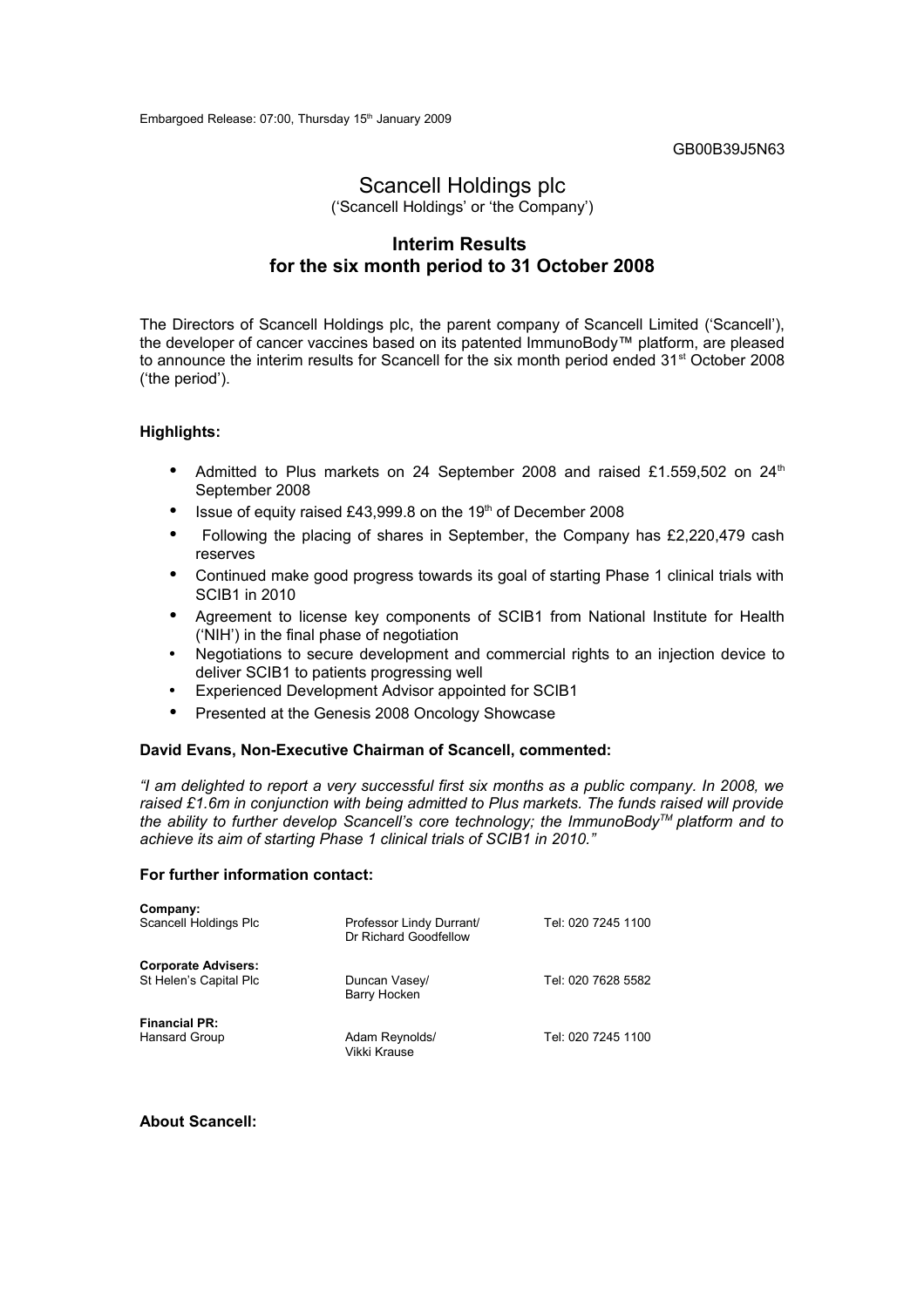Scancell (www.scancell.co.uk), is a biopharmaceutical company focussed on the cancer therapeutics market. The Company was established in 1996 as a spin-out from the University of Nottingham and is listed on PLUS Markets (PLUS ticker: SCEP).

Scancell is developing a pipeline of cancer vaccines based on its patented ImmunoBodyTM platform, a revolutionary DNA vaccine technology which has the potential to overcome the significant limitations of other therapeutic cancer approaches. Scancell intends to take its lead melanoma vaccine, SCIB1, through a Phase I/IIa clinical trial with completion in 2011. A positive outcome would enable Scancell to position itself for a trade sale to one of the leading pharmaceutical or biotechnology companies operating in the oncology market. New approaches to cancer vaccines are constantly being sought by the major pharmaceutical companies to overcome the limitations of existing technologies. For example, in 2006 Pfizer acquired PowderMed, a developer of early stage DNA vaccines and 'gene gun' delivery technology as part of a major strategic move into the cancer and infectious disease vaccine market.

The ImmunoBody approach is also expected to be applicable to the development of therapeutic vaccines targeting infectious diseases. Importantly Scancell has validated its technology using a range of DNA delivery methods using three established approaches thereby permitting the company to select a delivery method based on commercial as well as technical considerations.

#### **Chief Executive Officer Statement:**

#### *Overview*

The Company is pleased to review the first six months of the period, during which Scancell's most significant achievements were to raise £1.6m of new funds and to be admitted to Plus markets. This will allow Scancell to continue to advance the development of its lead ImmunoBodyTM product, SCIB1, a melanoma vaccine which has repeatedly shown a good anti-tumour effect in animal studies. Scancell is expected to begin GMP manufacture in 1Q2009 and will apply for a CTA to commence clinical trials of SCIB1 in the UK in 1Q2010.

Following successful participation at the BioEurope 2008 conference held in November in Mannheim, Germany, Scancell continues to engage in discussions with a number of Biotechnology and Pharmaceutical companies about licensing its ImmunoBodyTM technology platform, in accordance with the Company's aims to generate revenue through technology licensing to other discovery and development companies.

Scancell is also pleased to announce it was invited to present at the leading biotechnology conference, the Genesis Conference 2008, as part of the UK Oncology Showcase, held in London in December 2008.

#### SCIB1

Scancell's lead ImmunoBodyTM product SCIB1, is designed to stimulate a powerful immune response against the melanoma antigen tyrosinase related protein 2 (TRP-2), a well-known melanoma target. SCIB1 is specifically directed towards an important sub-set of melanoma patients (HLA-A2), accounting for around 50% of melanoma cases, although future refinements may enable the product to treat all melanoma patients. It is expected that treatment will initially be directed towards Stage 2b/3 patients, those with evidence of disease progression following surgery, representing some 50% of all patients under treatment. It is therefore expected that around 25% of melanoma patients worldwide (32,500 per annum) would be prospective candidates for SCIB1.

Scancell has validated its technology using a range of DNA delivery methods and has identified three suitable approaches. The system best suited to the task, from both a scientific and commercial perspective, will be selected over the next few months.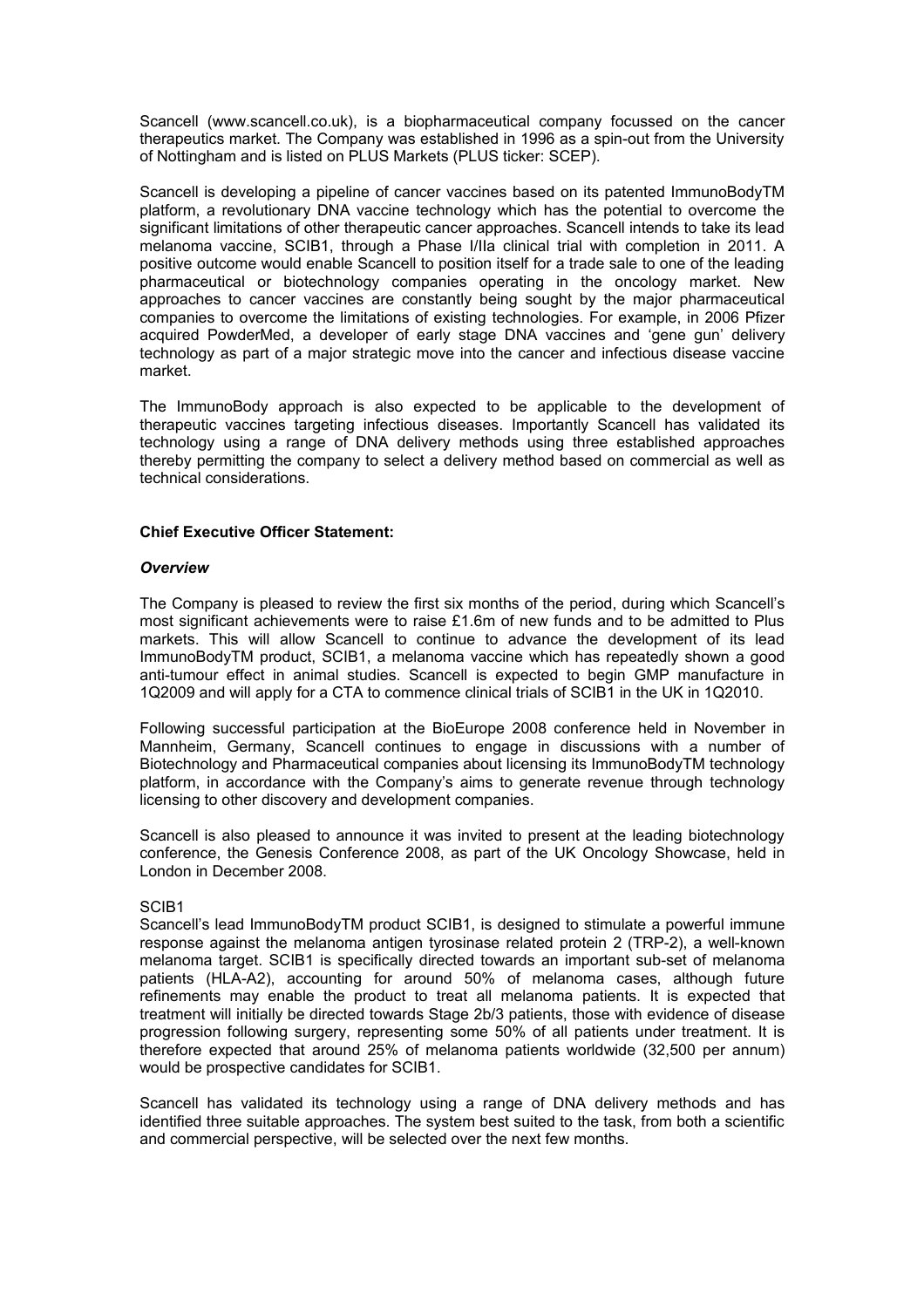During the period, Dr Sally Adams was appointed as Development Advisor for SCIB1, bringing extensive experience in the development of biopharmaceuticals to Scancell including specific knowledge in the field of DNA vaccines. Agreements to license key components of SCIB1 from the NIH are in final negotiations and discussions to secure the development and commercial rights to an injection device for the delivery of SCIB1 to patients continue to progress well. A positive outcome from the Phase 1/11 clinical trial programme in 2011 will justify further Phase II trials and validate the entire ImmunoBodyTM platform.

#### SCIB2

Scancell's second ImmunoBodyTM, SCIB2, is an anti-angiogenic vaccine that is expected to have utility in the treatment of any solid tumour, either as monotherapy or in combination with tumour specific vaccines such as SCIB1. Scancell will design and test a second ImmunoBodyTM, SCIB2 to the animal proof of principle stage.

In addition, Scancell continues to seek additional targets for the ImmunoBodyTM technology, both for its internal development pipeline and with pharmaceutical and biotechnology company partners.

#### *Financial Review*

#### Profit and Loss Account

In the first six months of 2008, the Company incurred a loss before interest and tax of £263,929, interest receivable (£23,978) and tax credits (£21,825) reduced the loss for the period to £218,126.

#### Balance Sheet

At the period end the Group had Cash reserves of £2.2m following its successful placing of shares in September for £1.56m.

#### **Outlook**

We are delighted with the progress of Scancell to date and our successful fundraising completed earlier in the year will allow us to further develop Scancell's core technology. The continuing development of SCIB1 and the bolstering of its team by the appointment of Dr Adams has strengthened the outlook for Scancell. In addition, Scancell will continue to develop a number of ImmunoBodyTM products and intends to extend its product pipeline to further validate its technology. The opportunities presented by the Immunobody™ technology platform increases our expectation of extracting additional revenues from future licensing transactions and royalty payments. Scancell is ideally placed in a niche and rapidly advancing area of immunology and we believe that over time Scancell has the ability to become a market leader.

The directors of the Issuer accept responsibility for this announcement.

Professor Lindy Durrant Chief Executive Officer 15 January 2008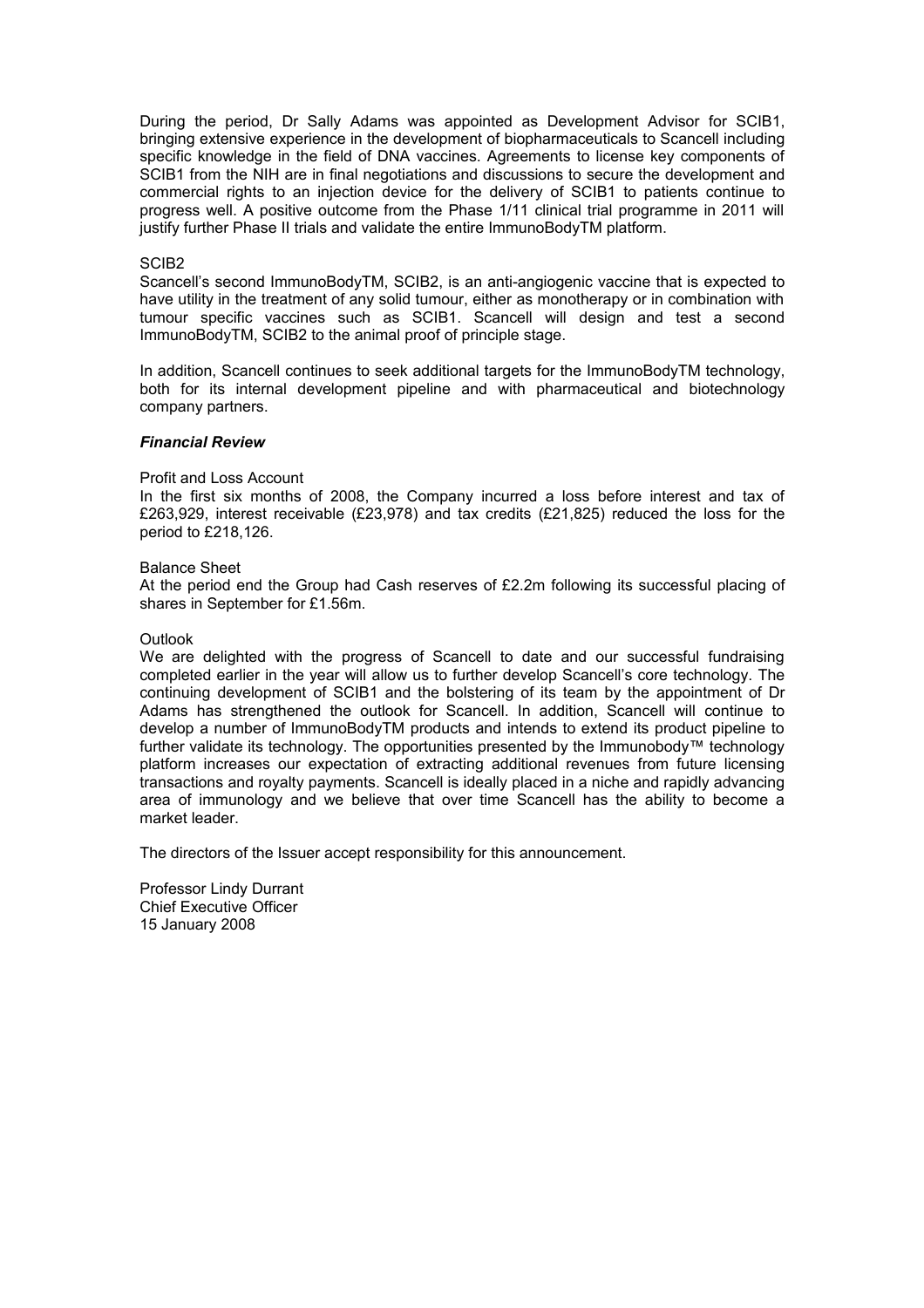# **Consolidated Profit and Loss Account For the Period 14 April 2008 to 31 October 2008**

|                                                                    | <b>Notes</b>   | <b>Period</b><br>01.05.08<br>to | <b>Year ended</b><br>30.04.2008 |
|--------------------------------------------------------------------|----------------|---------------------------------|---------------------------------|
|                                                                    |                | 31.10.08<br>£                   | £                               |
| <b>TURNOVER</b><br>Cost of sales                                   |                | 129,158                         | 231<br>241,262                  |
| <b>GROSS LOSS</b><br>Administrative expenses                       |                | (129, 158)<br>134,771           | (241, 031)<br>268,657           |
| <b>OPERATING LOSS</b><br>Interest receivable and similar<br>income | 3              | (263, 929)<br>23,978            | (509, 688)<br>60,649            |
| <b>LOSS ON ORDINARY</b><br><b>ACTIVITIES BEFORE</b>                |                | (239, 951)                      | (449, 039)                      |
| <b>TAXATION</b><br>Tax on (loss)/profit on ordinary<br>activities  | $\overline{4}$ | (21, 825)                       | (43, 732)                       |
| <b>LOSS FOR THE FINANCIAL</b><br>PERIOD AFTER TAXATION             |                | <u>(218,126)</u>                | (405, 307)                      |

### **CONTINUING OPERATIONS**

None of the company's activities were acquired or discontinued during the current year or previous year.

# **TOTAL RECOGNISED GAINS AND LOSSES**

The company has no recognised gains and losses other than the losses for the current period or the previous year.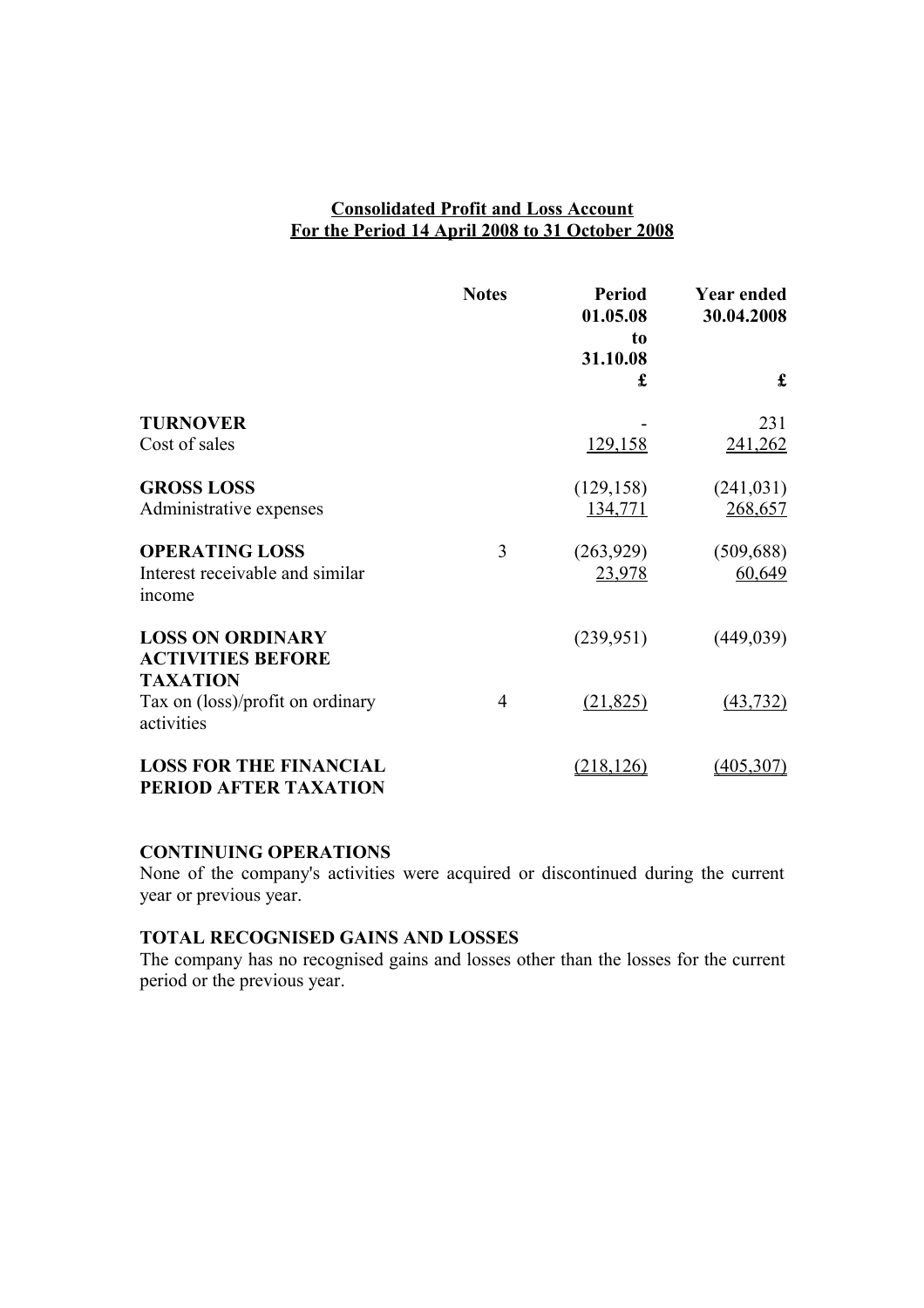### **Consolidated Balance Sheet 31 October 2008**

|                                | <b>Notes</b> | 31.10.2008<br>£ | 30.04.2008<br>£ |
|--------------------------------|--------------|-----------------|-----------------|
| <b>FIXED ASSETS</b>            |              |                 |                 |
| Tangible assets                | 7            | 75,729          | 86,652          |
| Investments                    | 8            |                 |                 |
| <b>CURRENT ASSETS</b>          |              |                 |                 |
| Debtors                        | 9            | 81,681          | 51,145          |
| Cash in bank and in hand       |              | 2,220,479       | <u>997,747</u>  |
|                                |              | 2,302,160       | 1,048,892       |
| <b>CREDITORS</b>               |              |                 |                 |
| Amounts falling due within one |              |                 |                 |
| year                           | 10           | 91,891          | 88,351          |
| <b>NET CURRENT ASSETS</b>      |              | 2,210,269       | 960,541         |
| <b>TOTAL ASSETS LESS</b>       |              |                 |                 |
| <b>CURRENT LIABILITIES</b>     |              | 2,285,998       | 1,047,193       |
| <b>CAPITAL AND RESERVES</b>    |              |                 |                 |
| Called up share capital        | 11           | 102,022         | 76,030          |
| Share premium                  | 12           | 1,430,939       |                 |
| Merger reserve                 | 12           | 5,043,428       | 5,043,428       |
| Profit and los account         | 12           | (4,290,391)     | (4,072,265)     |
|                                | 14           | 2,285,998       | 1,047,193       |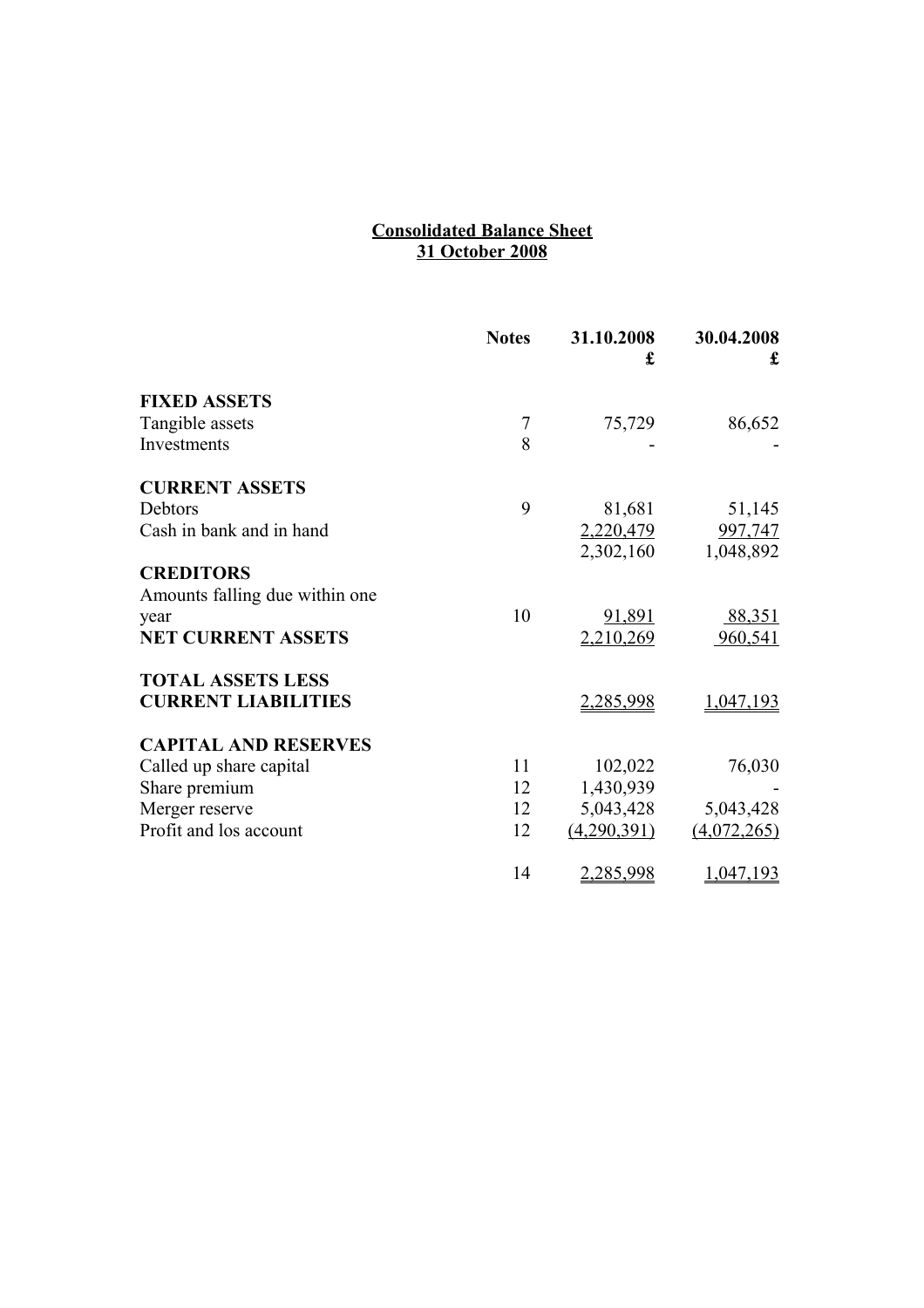### **Company Balance Sheet 31 October 2008**

|                                 | <b>Notes</b> | 31.10.2008<br>£ |
|---------------------------------|--------------|-----------------|
| <b>FIXED ASSETS</b>             |              |                 |
| Tangible assets                 | 7            |                 |
| Investments                     | 8            | 76,030          |
|                                 |              | 76,030          |
| <b>CURRENT ASSETS</b>           |              |                 |
| Debtors                         | 9            | 1,458,300       |
| <b>CREDITORS</b>                |              |                 |
| Amounts falling due within one. |              |                 |
| year                            | 10           | <u>1,369</u>    |
| <b>NET CURRENT ASSETS</b>       |              | 1,456,931       |
| <b>TOTAL ASSETS LESS</b>        |              |                 |
| <b>CURRENT LIABILITIES</b>      |              | 1,532,961       |
| <b>CAPITAL AND RESERVES</b>     |              |                 |
| Called up share capital         | 11           | 102,022         |
| Share premium                   | 12           | 1,430,939       |
| <b>SHAREHOLDERS' FUNDS</b>      | 14           | 1,532,961       |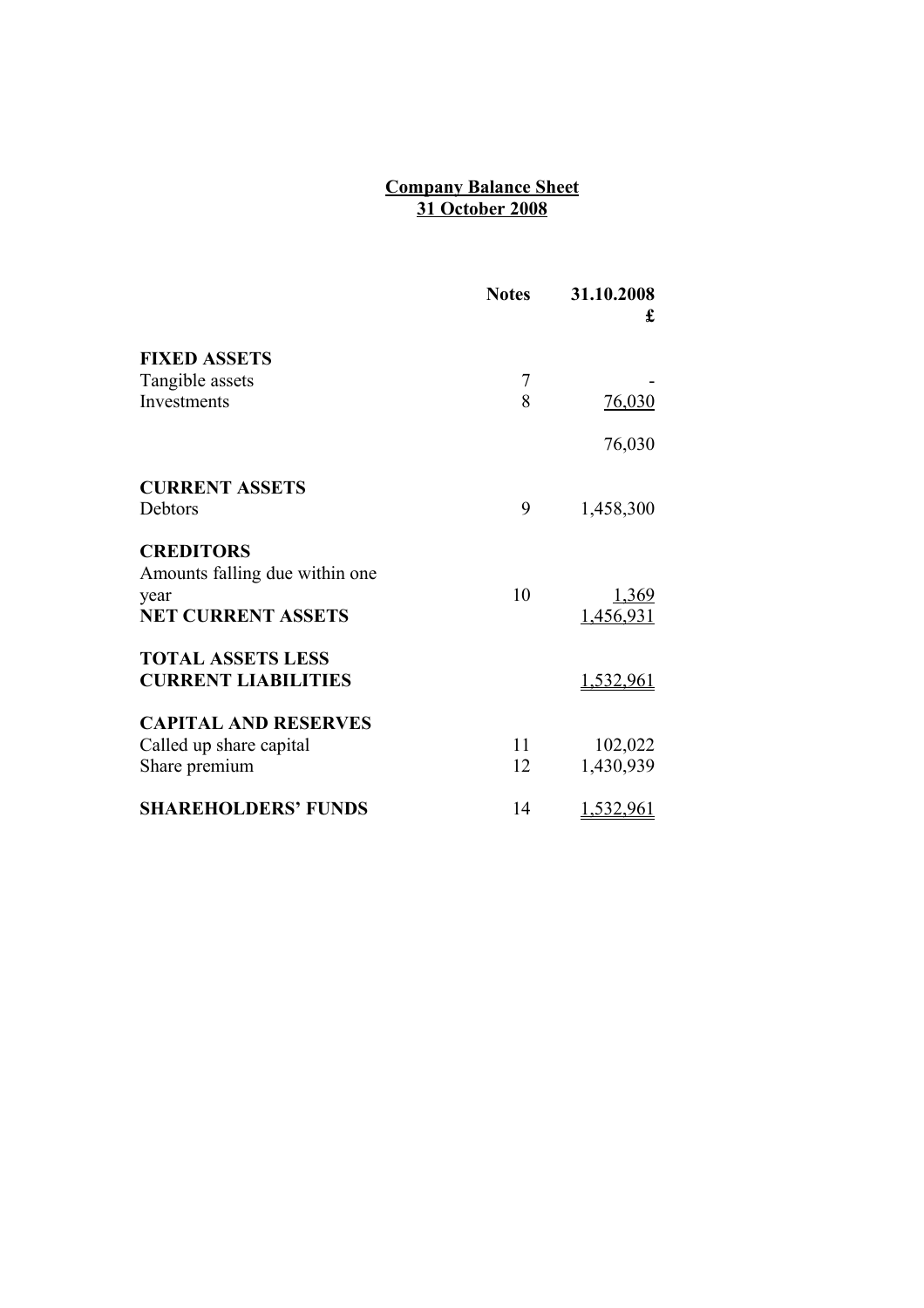### **Consolidated Cash Flow Statement for the Period 14 April 2008 to 31 October 2008**

|                                                                      | <b>Notes</b> | <b>Period</b><br>01.05.08<br>t <sub>0</sub><br>31.10.2008 | <b>Year Ended</b><br>30.04.2008 |
|----------------------------------------------------------------------|--------------|-----------------------------------------------------------|---------------------------------|
|                                                                      |              | £                                                         | $\mathbf f$                     |
| Net cash outflow from operating<br>activities                        | 15           | (258, 177)                                                | (439, 442)                      |
| <b>Returns on investments and</b>                                    | 16           | 23,978                                                    | 60,649                          |
| servicing of finance<br><b>Taxation</b>                              |              |                                                           | (148, 727)                      |
| <b>Capital Expenditure</b>                                           | 16           |                                                           | (516)                           |
|                                                                      |              | (234, 199)                                                | (528, 036)                      |
| <b>Financing</b>                                                     | 16           | 1,456,931                                                 | 20,845                          |
| Increase in cash in the period                                       |              | 1,222,732                                                 | (507, 191)                      |
| <b>Reconcilliation of net cash flow</b><br>to movements in net funds | 17           |                                                           |                                 |
| Increase in cash in the period                                       |              | 1,222,732                                                 | (507, 191)                      |
| Change in net funds resulting<br>from cash flows                     |              | 1,222,732                                                 | (507, 191)                      |
| Movement in net funds in the<br>period                               |              | 1,222,732                                                 | (507, 191)                      |
| Net funds at 1 May                                                   |              | 997,747                                                   | 1,504,938                       |
| Net funds at 1 May/31 October                                        |              | 2,220,479                                                 | 997,747                         |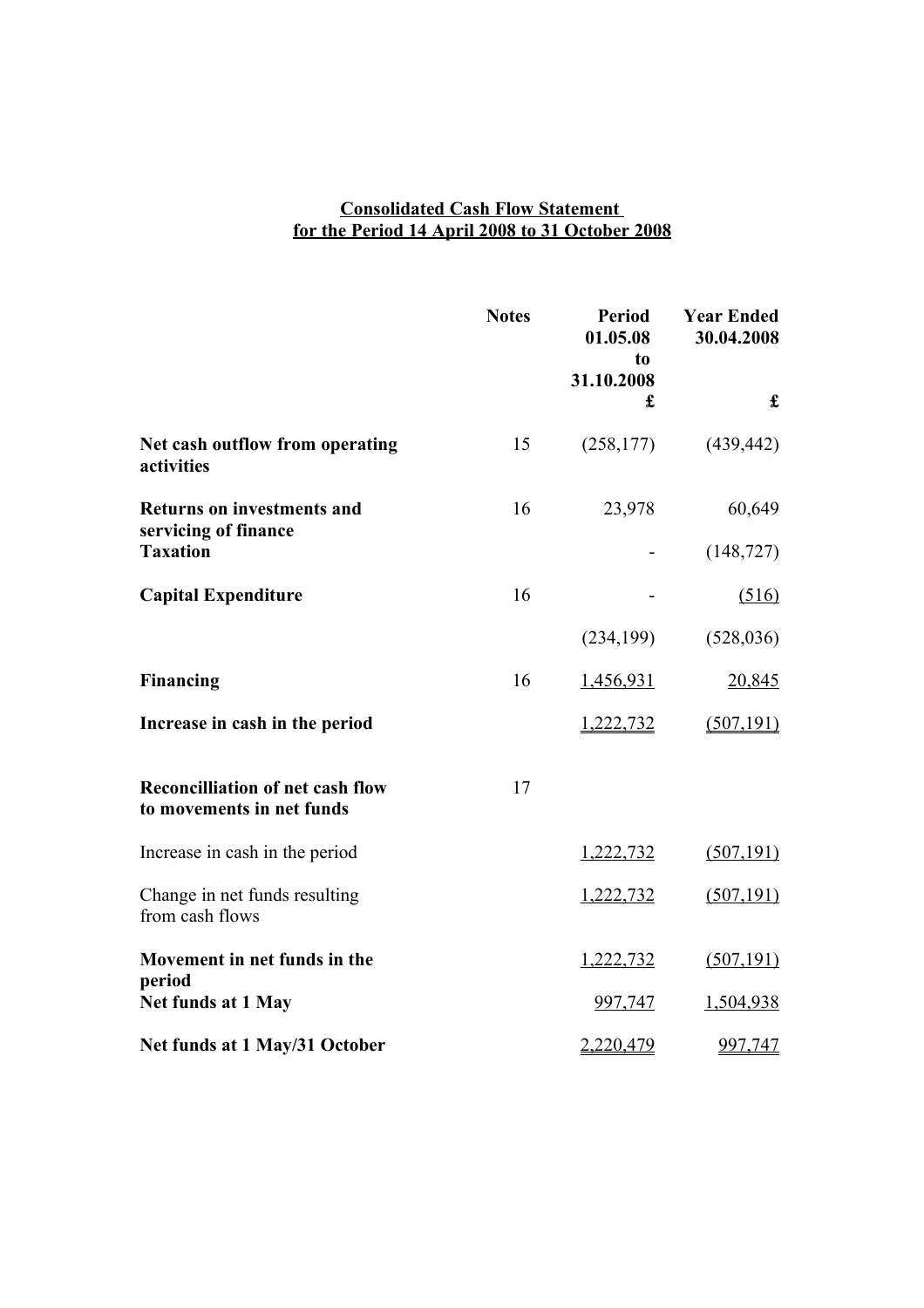### **Notes to the Consolidated Financial Statements for the Year Ended 30 April 2008**

### **1. ACCOUNTING POLICIES**

#### **Accounting convention**

The financial statements have been prepared under the historical cost convention.

#### **Basis of preparation**

The interim report for the six month period, does not comprise full accounts within the meaning of the Companies Act 2006. The interim financial information is not audited.

### **Basis of consolidation**

The consolidated accounts include the accounts of the company and its subsidiary undertaking. The group consists of the parent company and Scancell Limited, the combination took place on 3rd June 2008 and is accounted for as a merger following the requirement of Financial Reporting Standard 6 'Acquisitions and mergers' and in compliance with Paragraph 11 of Schedule 6 of the Large and Medium-Sized Companies and Groups (Accounts and Reports) Regulations 2008.

#### **Basis of comparative information**

The comparative consolidated profit and loss account has been presented as if the merger took place on the first day of each financial period presented and as though the Group, as presently constituted, had been in existence throughout these periods. The figures for the year to 30 April 2008 have been extracted from the audited Scancell Limited accounts adjusted for the shares issued by the Company as consideration as if they had always been in issue. Any difference between the nominal value of the shares acquired by the Company and those issued by the Company to acquire them is taken to reserves.

The results for the comparative 6 month period to 31 October 2007 are not presented given it is not a requirement for a Limited company to prepare interim results and hence they have not been historically prepared.

#### **Tangible fixed assets**

Depreciation is provided at the following annual rates in order to write off each asset over its estimated useful life.

Plant and machinery - 25% on reducing balance Computer equipment - 33% on reducing balance

#### **Deferred tax**

Deferred tax is provided in full on timing differences which result in an obligation at the balance sheet date, to pay more tax, or a right to pay less tax, at a future date, at rates expected to apply when they crystallise based in current tax rates and law.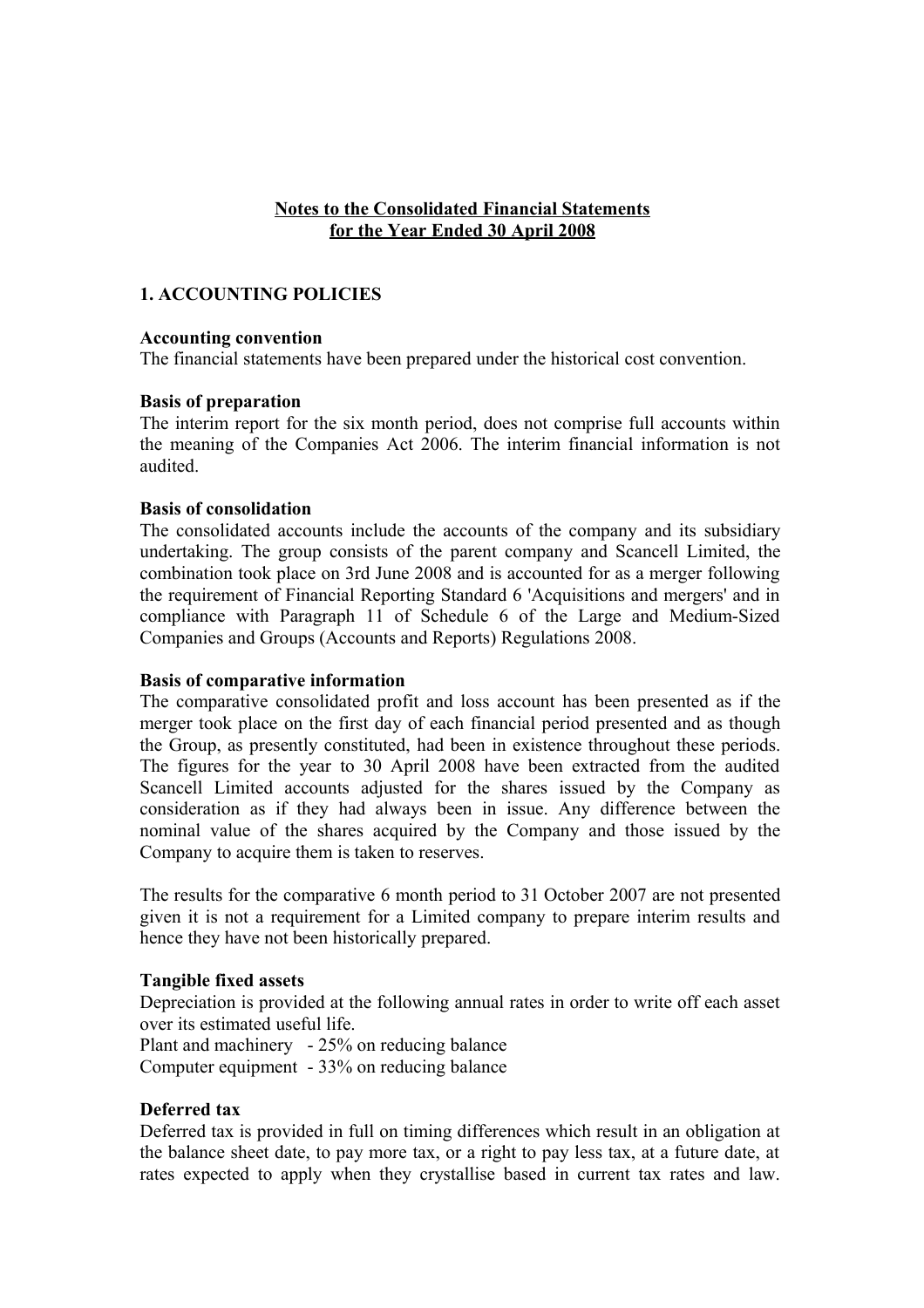Timing differences arise from the inclusion of items of income and expenditure in taxation computations in periods different from those in which they are included in the financial statements. Deferred tax assets are recognised to the extent that it is regarded more likely than not that they will be recovered. Deferred tax assets and liabilities are not discounted.

### **Research and development**

Expenditure on research and development is written off in the year in which it is incurred.

### **Foreign currencies**

Assets and liabilities in foreign currencies are translated into sterling at the rates of exchange ruling at the balance sheet date. Transactions in foreign currencies are translated into sterling at the rate of exchange ruling at the date of transaction. Exchange differences are taken into account in arriving at the operating result.

#### **Hire purchase and leasing commitments**

Rentals paid under operating leases are charged to the profit and loss account on a straight line basis over the period of the lease.

### **2. STAFF COSTS**

|                       | Period        | Year Ended    |
|-----------------------|---------------|---------------|
|                       | $01.05.08$ to | 30.04.08      |
|                       | 31.10.08      |               |
|                       | £             | £             |
| Wages and salaries    | 73,271        | 126,076       |
| Social security costs | 6,201         | <u>11,539</u> |
|                       | 7Q.           | .615          |

The average monthly number of employees during the period was as follows:

|                    | Period        | Year Ended     |
|--------------------|---------------|----------------|
|                    | $01.05.08$ to | 30.04.08       |
|                    | 31.10.08      |                |
| Research employees |               | 3              |
| Other employees    |               |                |
|                    |               | $\overline{4}$ |

### **3. OPERATING LOSS**

The operating loss is stated after charging:

| Period        | Year     |
|---------------|----------|
| $01.05.08$ to | Ended    |
| 31.10.08      | 30.04.07 |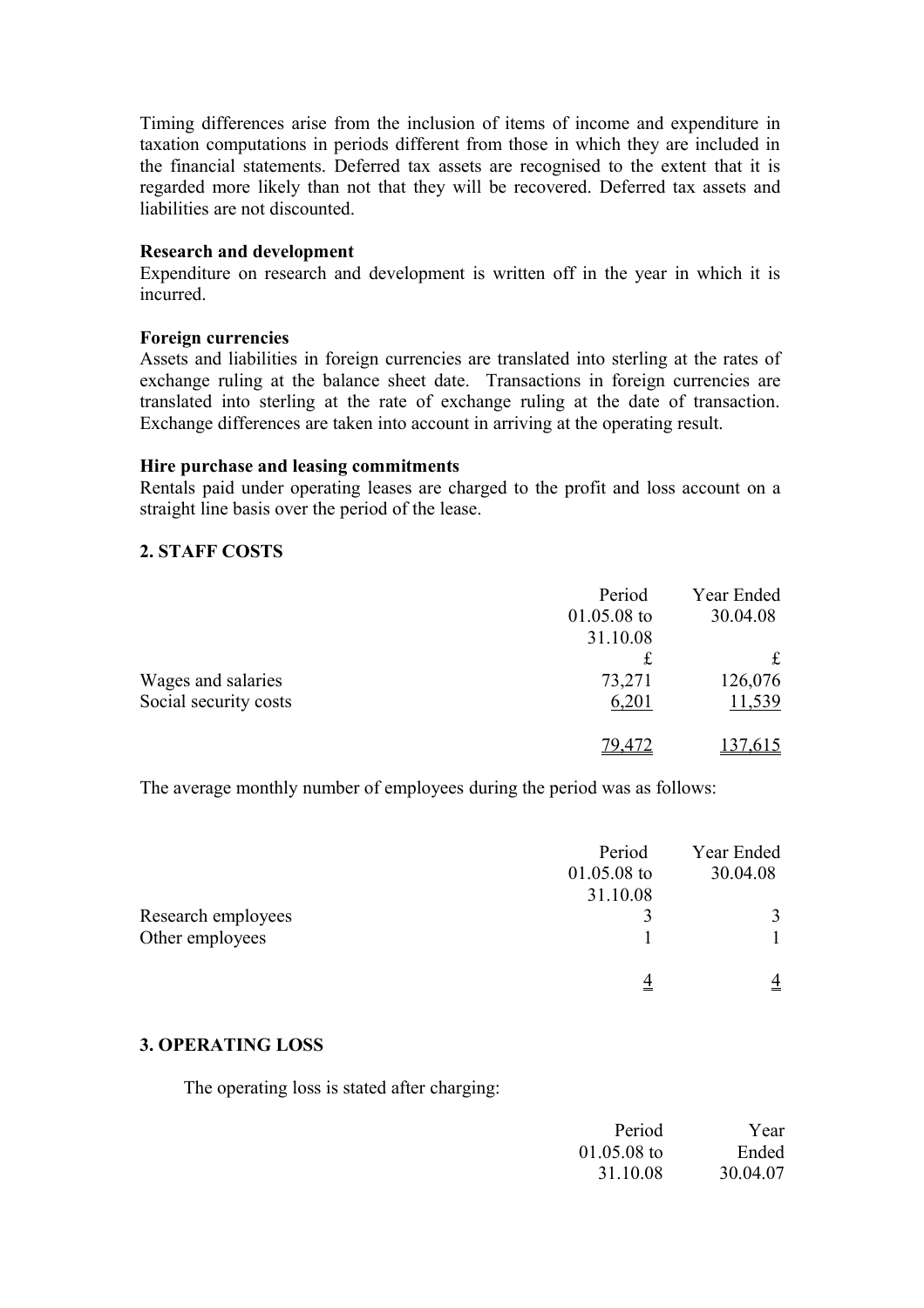| Other operating leases                        | 6,917   | 10,763  |
|-----------------------------------------------|---------|---------|
| Depreciation - owned assets                   | 10,923  | 26,983  |
| <b>Auditor's Remuneration</b>                 |         | 10,000  |
| Research and development expenditure          | 144 917 | 222,927 |
| Directors' emoluments and other benefits etc. | 14.000  | 15,000  |

# **4. TAXATION**

### **Analysis of the tax credit**

The tax credit on the loss on ordinary activities for the year was as follows:

|                                             | Period        | Year Ended |
|---------------------------------------------|---------------|------------|
|                                             | $01.05.08$ to | 30.04.08   |
|                                             | 31.10.08      |            |
|                                             |               | £          |
| Current tax:                                |               |            |
| UK corporation tax                          | (21, 825)     | (43, 732)  |
| Tax on (loss)/profit on ordinary activities | 21,825        |            |

The subsidiary company has tax losses to carry forward against future profits of approximately £2,350,000 (30 April 2008 -£2,200,000)

A deferred tax asset has not been recognised in respect of these losses as the company does not anticipate sufficient taxable profits to arise within the immediate future to fully utilise them.

The estimated value of the deferred tax asset not recognised, measured at a standard rate of 21% is £493,500 (30 April 2008 - £462,000).

# **5. PROFIT OF THE PARENT COMPANY**

As permitted by Section 230 of the Companies Act 1985, the profit and loss account of the parent company is not presented as part of these financial statements.

The parent company made no profit or loss in the period to 31 October 2008.

# **6. MERGER INFORMATION**

Scancell Limited and Scancell Holdings plc merged on 6th June 2008, this was effected by the existing shareholders of Scancell Limited being give 4 shares in Scancell Holdings plc for each of their original shares, this transfer was completed on 14th July 2008.

No significant accounting adjustments were required to achieve consistency of accounting policies as a result of the merger.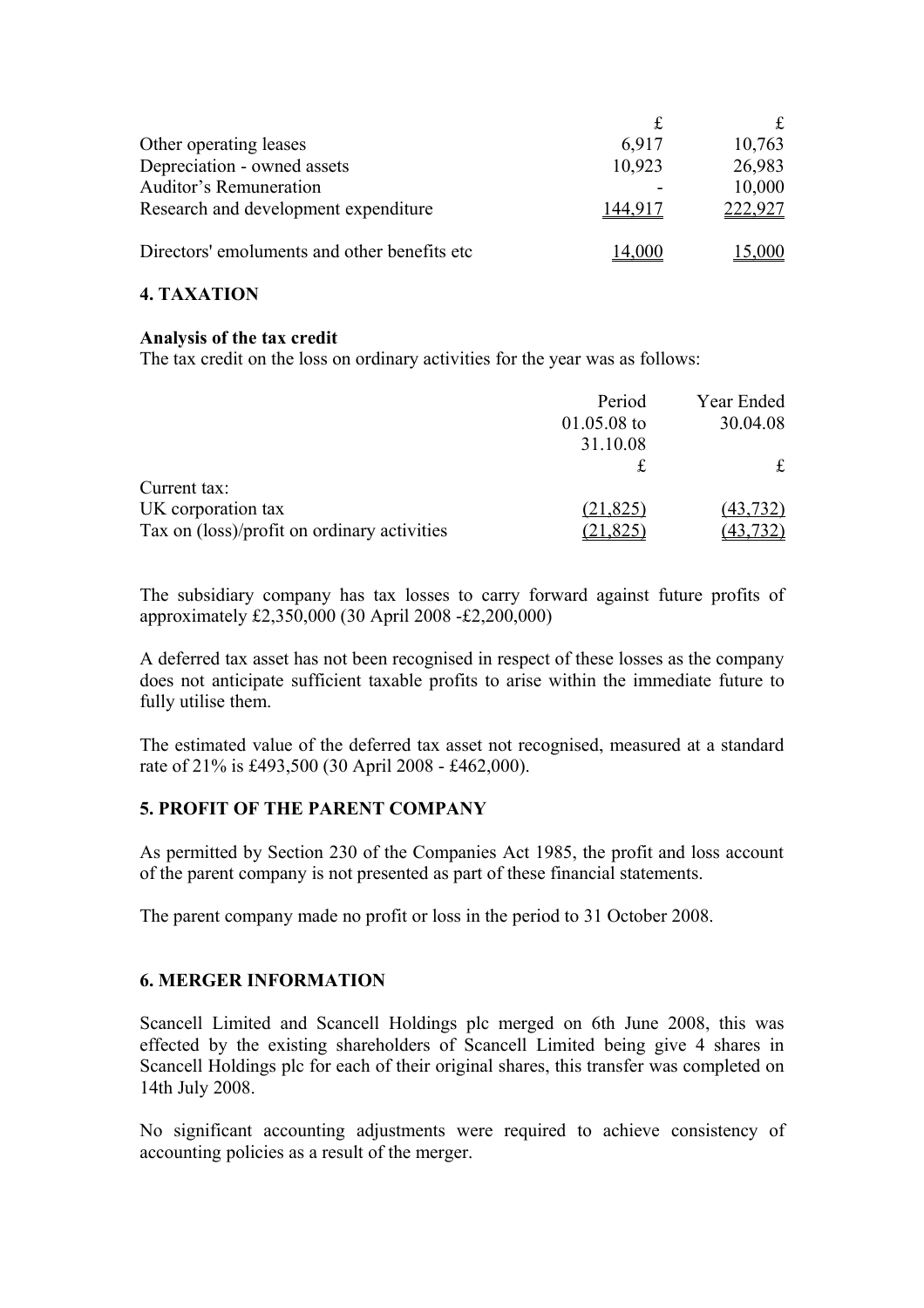Scancell Limited had losses in the current period of £37,239 prior to the merger, and had net assets of £1,009,954.

# **7. TANGIBLE FIXED ASSETS**

| Group                             | Plant and<br>machinery |
|-----------------------------------|------------------------|
| <b>COST</b>                       | $\mathbf f$            |
| At 1 May 2008                     |                        |
| And 31 October 2008               | 253,628                |
| <b>DEPRECIATION</b>               |                        |
| At 1 May 2008                     | 166, 976               |
| Charge for period                 | 10,923                 |
| At 31 October 2008                | <u>177.899</u>         |
| <b>NET BOOK VALUE</b>             |                        |
| At 31 October 2008                | <u>75,729</u>          |
| At 30 April 2008                  | 86,652                 |
| <b>8. FIXED ASSET INVESTMENTS</b> |                        |
| Company                           | Shares in              |
|                                   | group                  |
|                                   | undertakings<br>£      |
| <b>COST</b>                       |                        |
| Additions                         | 76,030                 |
| At 31 October 2008                | 76,030                 |
| <b>NET BOOK VALUE</b>             |                        |
| At 31 October 2008                | 76,030                 |

The group or the company's investments at the balance sheet date in the share capital of companies include the following:

# **Subsidiary**

# **Scancell Limited**

Nature of business: Discovery and development of treatments for cancer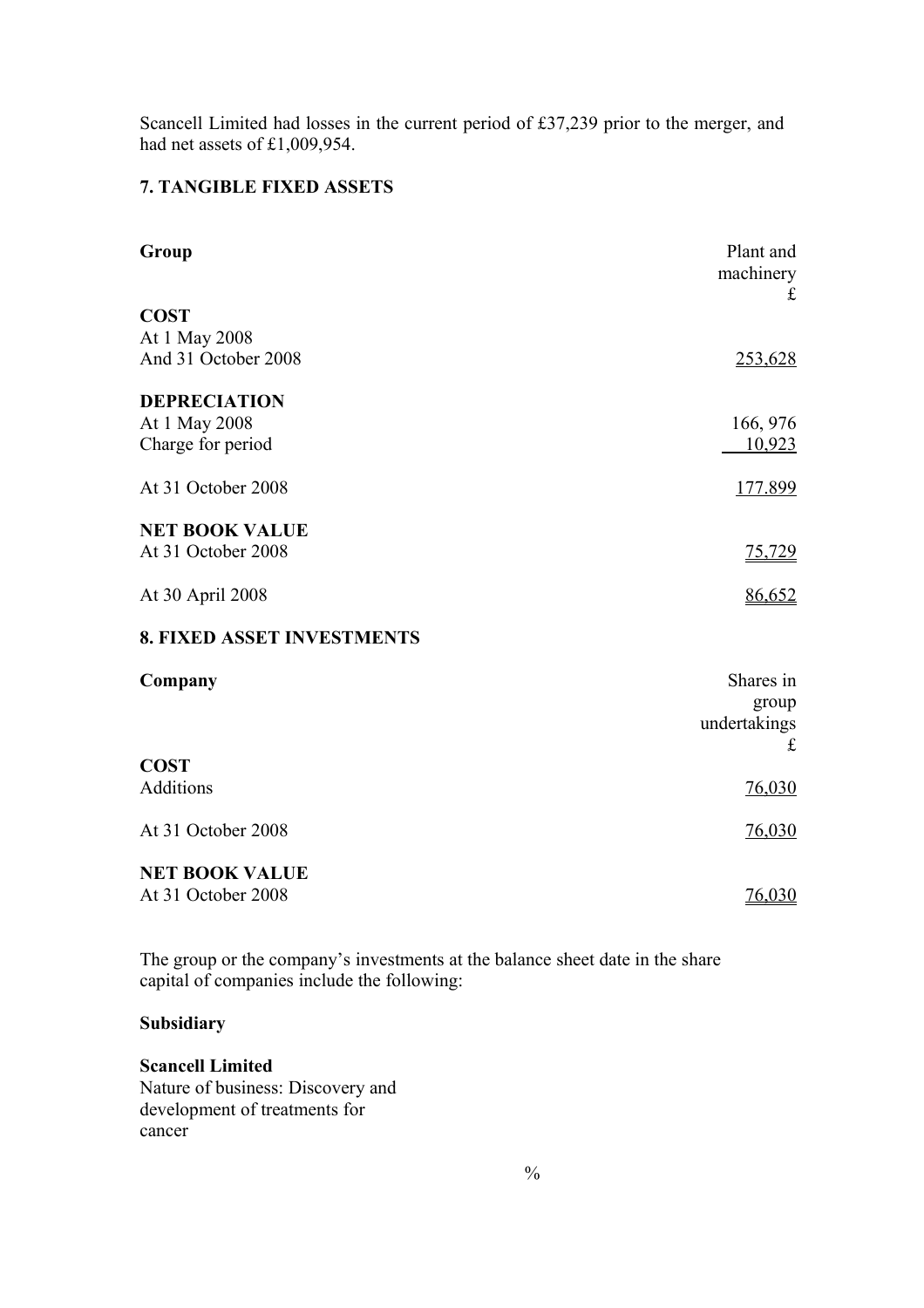| Class of shares:               | holding |            |            |
|--------------------------------|---------|------------|------------|
| Ordinary                       | 100.00  | 31.10.08   | 30.04.08   |
|                                |         |            |            |
| aggregate capital and reserves |         | 829,066    | 1,047,193  |
| Loss for the period            |         | (218, 126) | (405, 307) |

# **9. DEBTORS: AMOUNTS FALLING DUE WITHIN ONE YEAR**

|                       | Group    |            | Company |
|-----------------------|----------|------------|---------|
|                       | 31.10.08 | 30.4.08    | 31.10.0 |
|                       |          |            | 8       |
|                       | £        | £          | £       |
| Trade debtors         | 8        | 8          |         |
| Amounts owed by group |          |            | 1,450,4 |
| undertakings          |          |            | 20      |
| Other debtors         | 16,116   | 7,405      | 7,880   |
| Tax                   | 65,557   | 43,732     |         |
|                       |          | <u>51.</u> |         |
|                       |          | <u>45</u>  |         |

# **10. CREDITORS: AMOUNTS FALLING DUE WITHIN ONE YEAR**

|                                 | Group    |         | Company  |
|---------------------------------|----------|---------|----------|
|                                 | 31.10.08 | 30.4.08 | 31.10.08 |
|                                 | £        |         | £        |
| Trade creditors                 | 30,555   | 32,344  |          |
| Social security and other taxes | 7,838    | 3,428   |          |
| Other creditors                 | 53,498   | 52,579  | 1,369    |
|                                 |          |         |          |

### **11. CALLED UP SHARE CAPITAL**

| Authorised:<br>Number                          | Class              | Nominal<br>value  | 31.10.08       | 30.4.08 |
|------------------------------------------------|--------------------|-------------------|----------------|---------|
| 20,000,000 (30.04.08)<br>20,000,000)           | Ordinary<br>shares | 1 <sub>p</sub>    | 200,000        | 200,000 |
|                                                |                    |                   | 200,000        | 200,000 |
| Allotted, issued and<br>fully paid:<br>Number: | Class:             | Nominal<br>value: | 31.10.08       | 30.4.08 |
| 10,202,218 (30.04.08)<br>7,603,048)            | Ordinary<br>shares | 1 <sub>p</sub>    | 102,022        | 76,030  |
|                                                |                    |                   | <u>102,022</u> | 76,030  |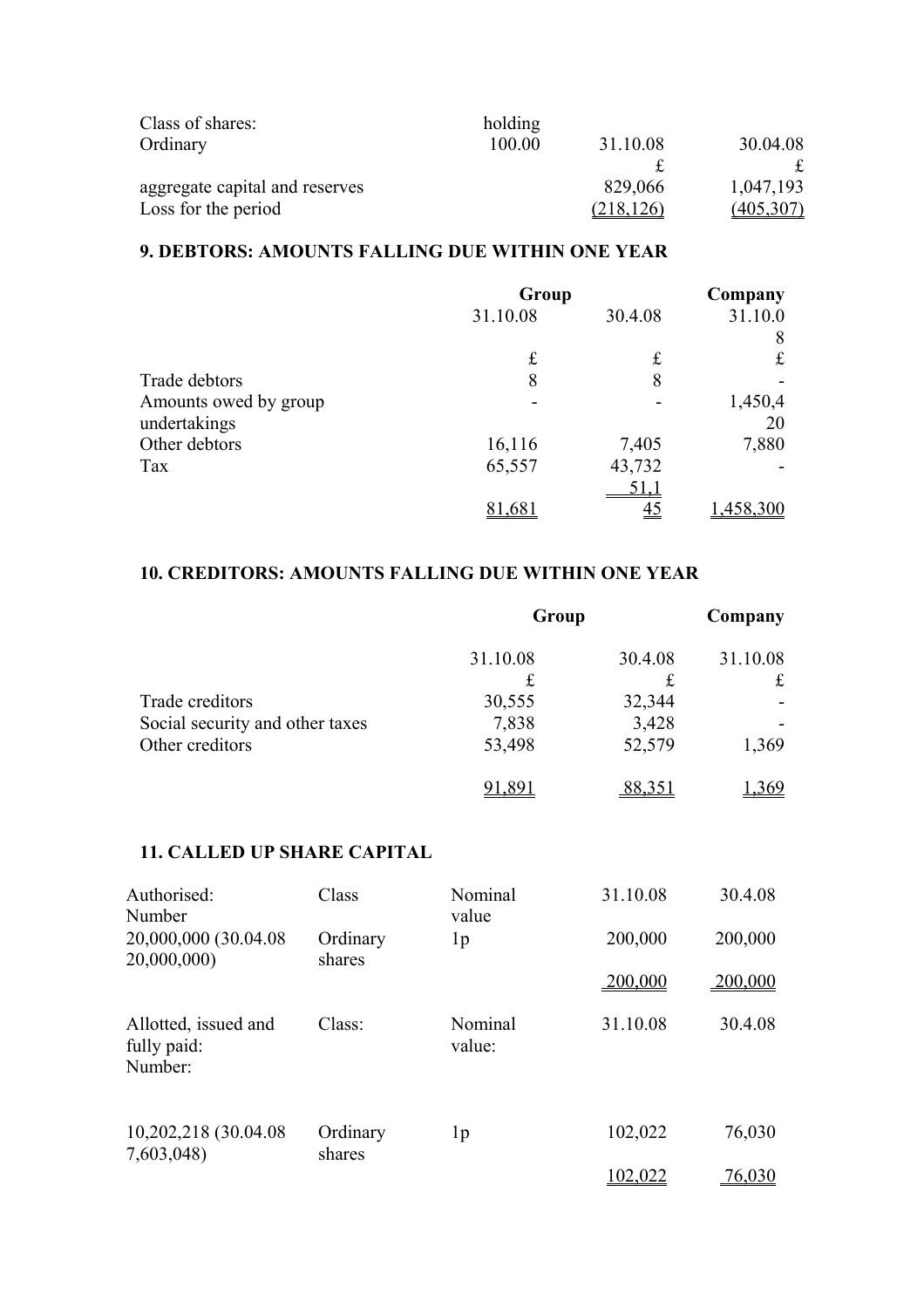On 3rd June 2008 the company issued 6,267,500 1p ordinary shares at par on the basis of 4 shares for every one share held in Scancell Limited.

On 15th July 2008 the company issued 1,335,548 1p ordinary shares at par on the basis of 4 shares for every one share held in Scancell Limited, in accordance with the drag along provisions. Following this transfer the merger of Scancell Limited and Scancell Holdings plc was complete.

On 22nd September 2008, the company was listed on the plus market and 2,599,170 Ordinary Shares of 1p each were issued as fully paid at a premium of 59p per share.

#### **Share options**

The company had the following share options in place at 31 October 2008.

The Chairman, Mr D Evans, was granted 304,000 options in Scancell Holdings Plc exercisable at 60 pence per share.

These options shall vest and become capable of exercise according to the following schedule:

| <b>Number of Shares Vested over</b><br>which<br><b>Option Granted</b> |  |  |
|-----------------------------------------------------------------------|--|--|
| 76,000                                                                |  |  |
| 152,000                                                               |  |  |
| 304,000                                                               |  |  |
|                                                                       |  |  |

The Company has granted St Helen's Capital Plc an option to subscribe for ordinary shares in the Company totaling two per cent of the fully diluted share capital of the Company. This option will be exercisable at 60 pence per share and shall be exercisable for a period of 5 years from the date of admission.

Since the period end the Company has granted options to subscribe for the Company's shares to various persons. The share options that were granted are as follows:

| Date granted  | <b>Exercise price</b> | Number of<br>shares |
|---------------|-----------------------|---------------------|
| December 2008 | 50p                   | 29,000              |
| December 2008 | 60p                   | 14,500              |
| December 2008 | £3.125                | 12,000              |
|               |                       | 55,500              |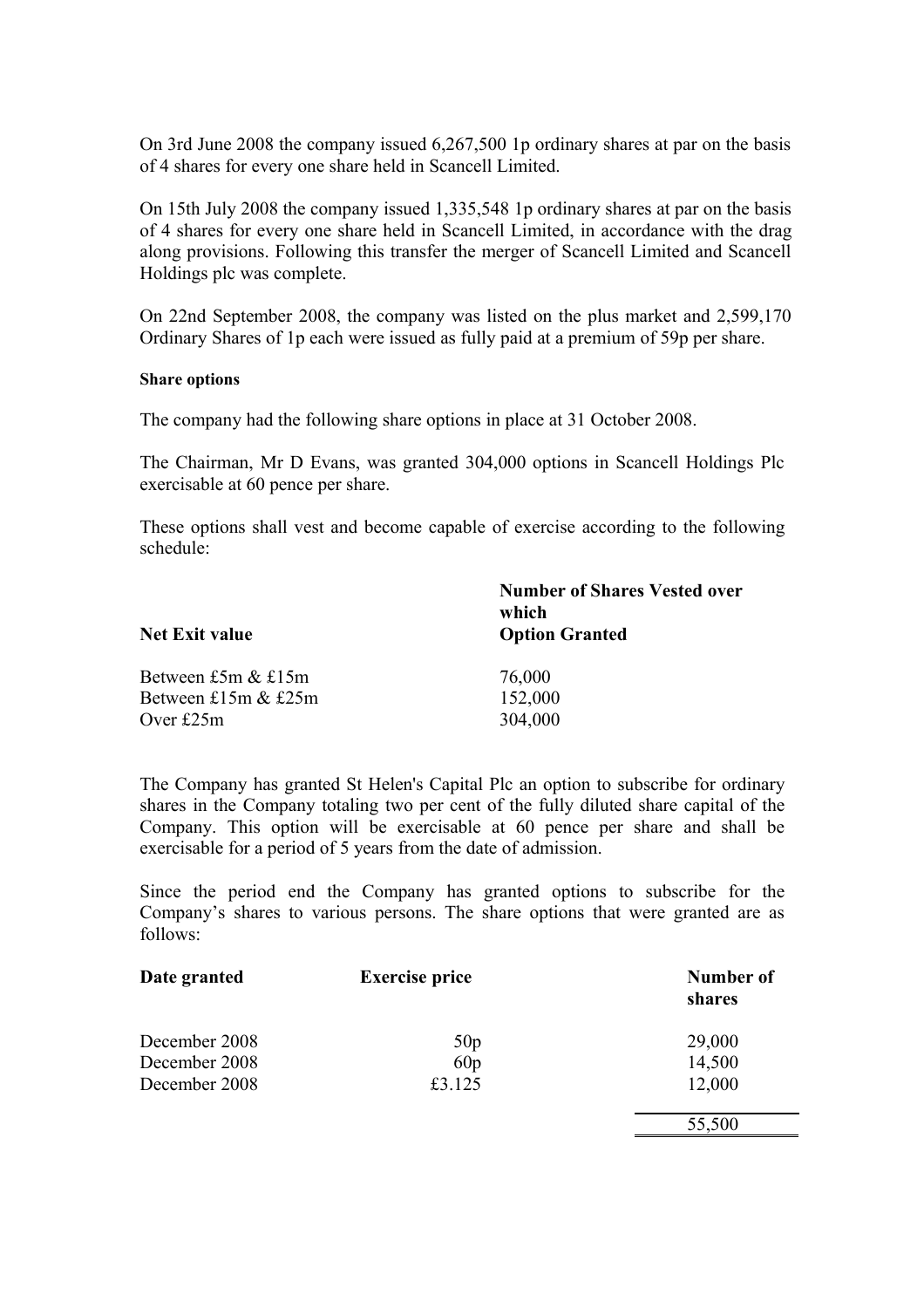### **12. RESERVES**

# **Group**

|                        | Totals      | Profit &<br>Loss $A/c$ | Share<br>Premium     | Merger<br>Reserve |
|------------------------|-------------|------------------------|----------------------|-------------------|
|                        | $\mathbf f$ | £                      | £                    | £                 |
| At May 1st 2008        | 971,163     | (4,072,265)            |                      | 5,043,428         |
| Deficit for the period | (218, 126)  | (218, 126)             |                      |                   |
| Premium on share issue | 1,533,510   |                        | 1,533,510            |                   |
| Share issue expenses   | (102, 571)  |                        | (102, 571)           |                   |
| At 31 October 2008     | 2,183,976   | (4,290,391)            | 1,430,939            |                   |
| Company                |             |                        |                      |                   |
|                        |             | Totals                 | Profit & Loss<br>A/c | Share<br>Premium  |
|                        |             | £                      | £                    | £                 |
| Drofit for the noriad  |             |                        |                      |                   |

| -          | -                        |            |
|------------|--------------------------|------------|
| 1,533,510  | $\overline{\phantom{0}}$ | 1,533,510  |
| (102, 571) | $\overline{\phantom{a}}$ | (102, 571) |
| 430 939    | $\overline{\phantom{a}}$ | 1,430,939  |
|            |                          |            |

# **13. RELATED PARTY DISCLOSURES**

During the period the following directors provided consultancy services to the company as follows:

| Mr N J Evans        | £325    | (30/04/2008)                       |
|---------------------|---------|------------------------------------|
|                     |         | £6,876)                            |
| Dr R M Goodfellow   | £15,739 | (30/04/2008)                       |
|                     |         | £30,523)                           |
| Professor L Durrant | £12,555 | (30/04/2008)                       |
|                     |         | £25,400)                           |
| Mr D Evans          |         | £15,000 $(30/04/2008; \text{nil})$ |
|                     |         |                                    |

All of the above were conducted on normal commercial terms.

# **14. RECONCILIATION OF MOVEMENTS IN SHAREHOLDERS' FUNDS**

# **Group**

|                             | Period        | Year Ended |
|-----------------------------|---------------|------------|
|                             | $01.05.08$ to | 30.4.08    |
|                             | 31.10.08      |            |
|                             |               | £          |
| Loss for the financial year | (218, 126)    | (405, 307) |
| share capital issued        | 1,559,502     | 422,945    |
| share issue expenses        | (102, 571)    | (402, 100) |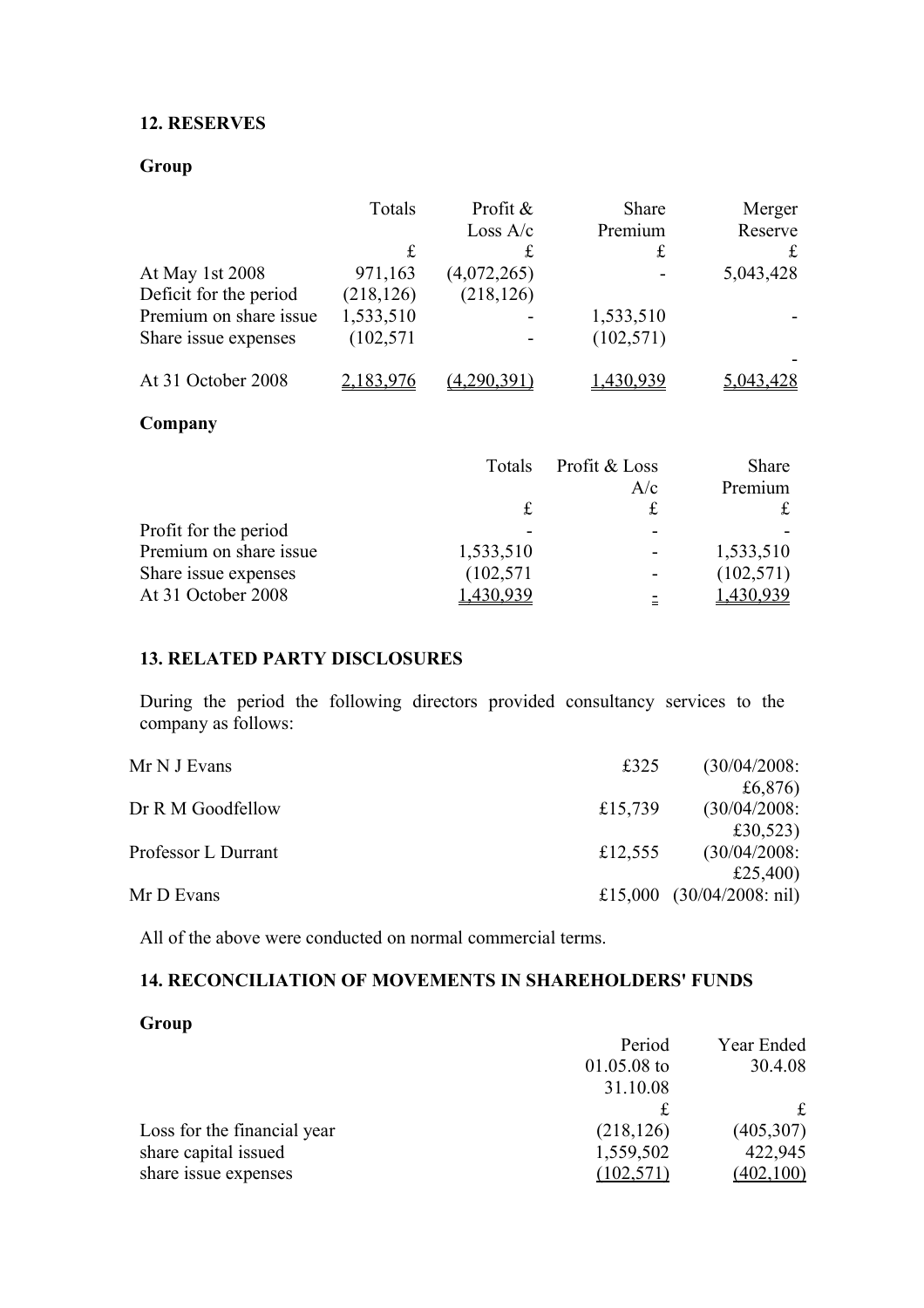| Net addition to shareholders' funds<br>Opening shareholders' funds | 1,238,805<br>1,047,193 | (384, 462)<br>1,431,655 |
|--------------------------------------------------------------------|------------------------|-------------------------|
| <b>Closing shareholders' funds</b>                                 | 2,285,998              | 1,047                   |
| Company                                                            |                        |                         |
| Profit for the financial year                                      |                        | £                       |
| share capital issued                                               |                        | 1,559,502               |
| share issue expenses                                               |                        | (102, 571)              |
| Share capital issued to subsidiary company                         |                        | 76,030                  |
| Net addition to shareholders' funds                                |                        |                         |
| Opening shareholders' funds                                        |                        | 1,532,961               |
| Equity interests                                                   |                        | 1,532,961               |

# **15. RECONCILIATION OF OPERATING LOSSES TO NET CASH OUTFLOW FR5OM OPERATING ACTIVITIES**

|                                            | Period        | Year Ended |
|--------------------------------------------|---------------|------------|
|                                            | $01.05.08$ to | 30.4.08    |
|                                            | 31.10.08      |            |
|                                            | £             | £          |
| Operating loss                             | (263,929)     | (509, 688) |
| Depreciation charges                       | 10,923        | 26,983     |
| Decrease/(Increase) in debtors             | (8,710)       | 12,394     |
| Increase in creditors                      | 3,539         | 30,869     |
| Net cash outflow from operating activities | 258,177       | 439,442    |

### **16. ANALYSIS OF CASH FLOWS FOR HEADINGS NETTED IN THE CASH FLOW STATEMENT**

|                                                                        | Period<br>$01.05.08$ to<br>31.10.08<br>£ | Year Ended<br>30.4.08<br>$\mathbf f$ |
|------------------------------------------------------------------------|------------------------------------------|--------------------------------------|
| Returns on investment and servicing of                                 |                                          |                                      |
| finance                                                                |                                          |                                      |
| Interest received                                                      | 23,978                                   | 60,649                               |
| Net cash inflow for returns on investments<br>and servicing of finance | (23.978                                  | 60.649                               |
| Financing                                                              |                                          |                                      |
| Share issue                                                            | 1,559,502                                | 4,230                                |
| Share issue expenses                                                   | (102, 571)                               |                                      |
| Loan to Employee Benefit Trust to subscribe                            |                                          | (402, 100)                           |